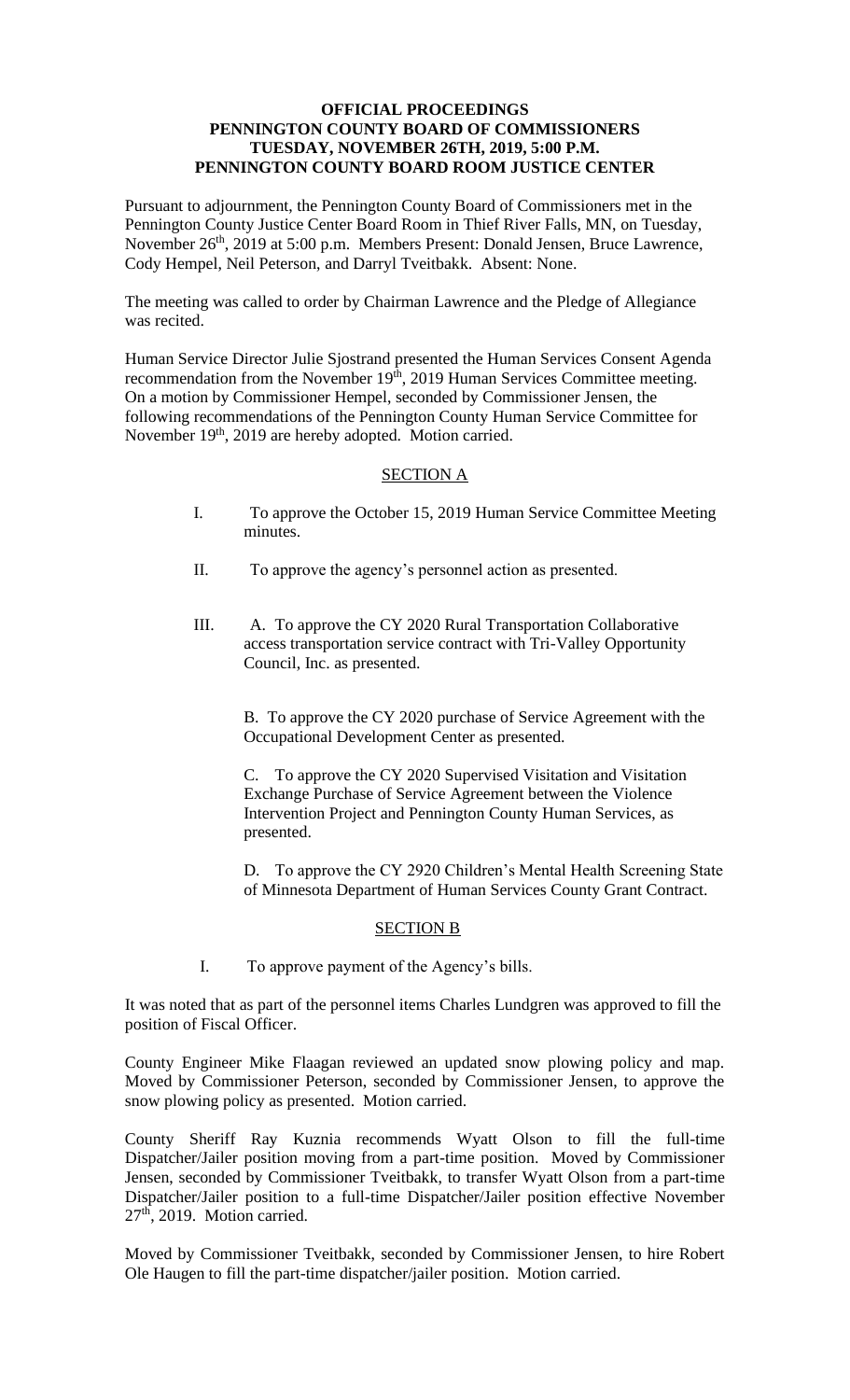The County Board reviewed the updated Operating Procedures Manual for the Pennington County Transfer Station. Solid Waste Officer Bill Craig has updated the policy with the current information. Commissioner Jensen moved, seconded by Commissioner Peterson, to approve the updated Operating Procedures Manual for the Pennington County Transfer Station, Permit #SW-285. Motion carried.

The County Board then read the resignation letter from Laura Brickson as the Pennington County Representative on the Northwest Regional Library Board. Commissioner Tveitbakk moved, seconded by Commissioner Jensen, to appoint Rob Burkel as Pennington County's Representative on the Northwest Regional Library Board filling the unexpired term of Laura Brickson. After discussion was held the motion was unanimously carried.

County Auditor-Treasurer Ken Olson reviewed the Cyber Security Insurance options from the Minnesota Counties Intergovernmental Trust. Moved by Commissioner Hempel, seconded by Commissioner Tveitbakk, to purchase the \$250,000.00 Cyber Security Coverage from MCIT. Motion carried.

Moved by Commissioner Peterson, seconded by Commissioner Hempel, to reappoint Caron Alten and Lorna Peterson to two-year terms on the Inter-County Nursing Service Board effective January 1<sup>st</sup>, 2020. Motion carried.

Commissioner Jensen moved, seconded by Commissioner Peterson, to move Danielle Miller from the Motor Vehicle Deputy Registrar position to the Motor Vehicle Deputy Registrar/Prorate Assistant position effective December 2<sup>nd</sup>, 2019. Motion carried.

Moved by Commissioner Hempel, seconded by Commissioner Tveitbakk, to approve the purchase of three HP Business Desktop computers from ReadiTech for the Motor Vehicle Department. Motion carried.

Moved by Commissioner Peterson, seconded by Commissioner Jensen, to purchase an HP Probook Notebook for the County Extension Office from ReadiTech. Motion carried.

Moved by Commissioner Tveitbakk, seconded by Commissioner Peterson, to purchase an HPE Proliant DL 380 G10 2U rack server from ReadiTech. Motion carried.

Moved by Commissioner Jensen, seconded by Commissioner Tveitbakk, to purchase a V7 42U rack mount cabinet enclosure from ReadiTech. Motion carried.

Commissioner Jensen moved, seconded by Commissioner Peterson, to approve issuance of a replacement warrant for lost warrant #187283 issued to Don's Sewing & Vacuum on October 25, 2019 for \$93.49 without issuance of an indemnifying bond. Motion carried.

The following resolution was introduced by Commissioner Hempel, seconded by Commissioner Peterson, and upon vote was unanimously carried.

BE IT RESOLVED, that Northern State Bank be designated as a depository of said funds of Pennington County for the term of two years from date of approval, November 26, 2019.

Commissioner Peterson moved, seconded by Commissioner Hempel, to approve the issuance of the following licenses for 2020. Motion carried.

| Thief River Falls Golf Club On Sale Liquor & Sunday Sales |
|-----------------------------------------------------------|
| 3.2 Off Sale Liquor License                               |
| 3.2 On Sale Liquor License                                |
| Cigarette & Tobacco License                               |
| Cigarette & Tobacco License                               |
| 3.2 Off Sale Liquor License                               |
|                                                           |

The County Board then discussed a question regarding public hunting on county property. The question was referred to the Minnesota Counties Intergovernmental Trust.